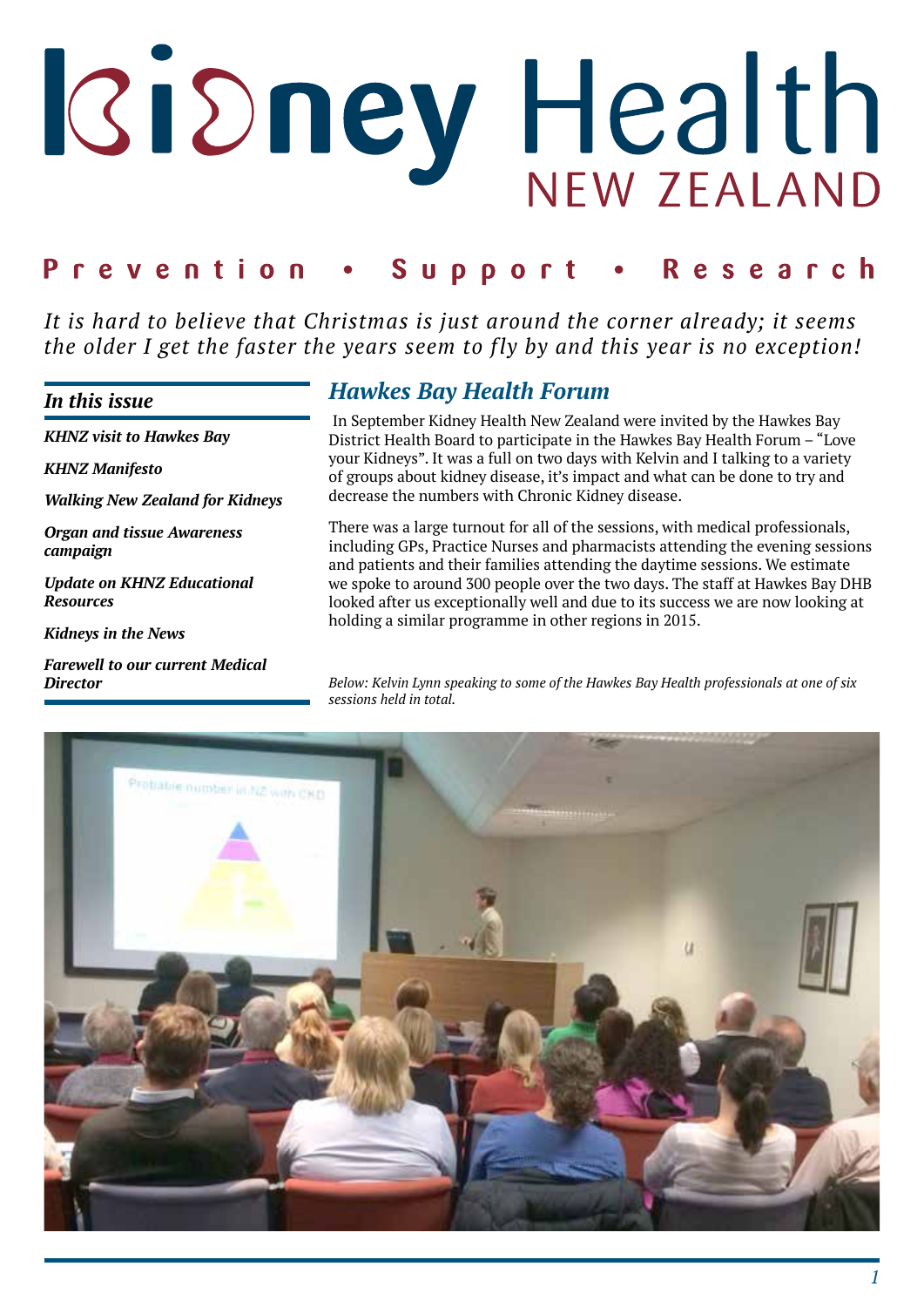# *KHNZ's Manifesto*

Our blueprint for better and lower costs services to renal patients in New Zealand includes:

#### *1. Address the low rates of deceased renal transplantation.*

New Zealand's rate of deceased renal transplantation is amongst the lowest in the Western world; being amongst the best would lead to about an extra 100 transplants in New Zealand a year.

We propose establishing a Ministerial enquiry to identify how the world's best practice can be applied to New Zealand.

#### *2. Facilitating pre-emptive live transplants.*

 While health professionals accept the benefits of preemptive transplantation (that is, undertaking a transplant -if possible -before starting dialysis), there is variation in practice across the country with a range of <10 to 45 percent of all live donor transplants being carried our pre-emptively. We propose setting a KPI for the new National Renal Transplantation Service for pre-emptive transplantation at 45% - the NZ benchmark -and develop methods for providing a financial incentive for DHBs to increase pre-emptive transplantation.

#### *3. Reimbursement of live donors' expenses.*

 New Zealand currently only reimburses donors for lost income to the level of the Sickness Benefit – up to \$335/ week. This amount does not meet the national median mortgage costs of over \$400/week, let alone other living and medical expenses incurred post-discharge. We propose that a programme be developed to fully re-imburse the costs (including loss of income) for live kidney donors be developed by the Ministry of Health based on the Financial Assistance for Live Organ Donors Bill. The costs of this programme would be met from the under spent existing appropriation in the Ministry of Social Development.

#### *4. Reducing barriers to home dialysis.*

Currently there are about 2,500 people on dialysis in New Zealand. Dialysis can be performed independently by the patient in their home, or undertaken in a dependent fashion by staff at a facility. Fewer New Zealanders are choosing home dialysis even though improving the uptake of home dialysis will increase the longevity and quality of life of dialysis patients, and reduce costs. We propose that the Government set a national target of at least 65%of dialysis patients on a community-based therapy and task the Ministry of Health to actively support the National Renal Advisory Board to develop national practice standards for home dialysis.

#### *5. Improve support for home dialysis patients.*

Home dialysis patients take responsibility for their own dialysis and save about \$30,000 annually each by not using more expensive hospital based dialysis.

However patients and their carers report that they often feel unsupported and question why in some parts of the country out-of-pocket expenses, from \$500 to \$1,000 annually depending on the dialysis type, are not reimbursed by their DHB. We recommend that the Ministry of Health co-ordinate a stock take of DHB policies to reimburse home dialysis patients for out-of-pocket expenses, and develop policies to ensure that DHBs reimburse home dialysis patients.

#### *6. Access to "Away from home" haemodialysis*

Patients on dialysis cannot take a break from treatment. This presents challenges when patients require haemodialysis treatment when they travel away from their base unit or home (if on home dialysis) for business or as part of their work. In many cases, this may mean that a patient has to change their job or stop working: neither outcome is conducive to their full rehabilitation. Improved access to "away from home" dialysis would increase the opportunities for some dialysis patients to get a job. For all dialysis patients and their carers, difficulties in accessing holiday dialysis can lead to carer burnout and depression for haemodialysis patients. If patients and/ or carers experience burnout they are likely to revert to more expensive and, for many who live distant from the renal unit, inconvenient, hospital dialysis. Holidays and other trips from home are an essential part of renal replacement therapy and the lack of this provision can have a detrimental effect on patient welfare and outcomes but there are issues with New Zealand renal units' capacity to accept out of town patients and a lack of national co-ordination. KHNZ recommends that the Ministry of Health, in consultation with the NRAB and KHNZ, develop proposals for the Minister's consideration on including provision of facilities for "away from home" dialysis (including holiday dialysis) as part of the standards of dialysis care.

#### *7. Improve GP knowledge of management of CKD.*

Most CKD is managed in primary care. Most people with CKD do not know they have the condition. Early detection and treatment reduces the important complications of CKD –heart disease, kidney failure and premature death –by about 50%. But there is no national education programme for GPs and practice nurses. There is evidence of patchy performance by primary care in recognition and management of CKD.

We recommend that the Ministry of Health develop a proposal for a national education programme on CKD management for primary care, including adopting and modifying the Kidney Check Australia Taskforce (KCAT) programme developed by Kidney Health Australia (KHA) for use in New Zealand.

 If you would like to read the full document you can see it on our website at www.kidneys.co.nz or call me on 0800 543639 and I will send you a hard copy.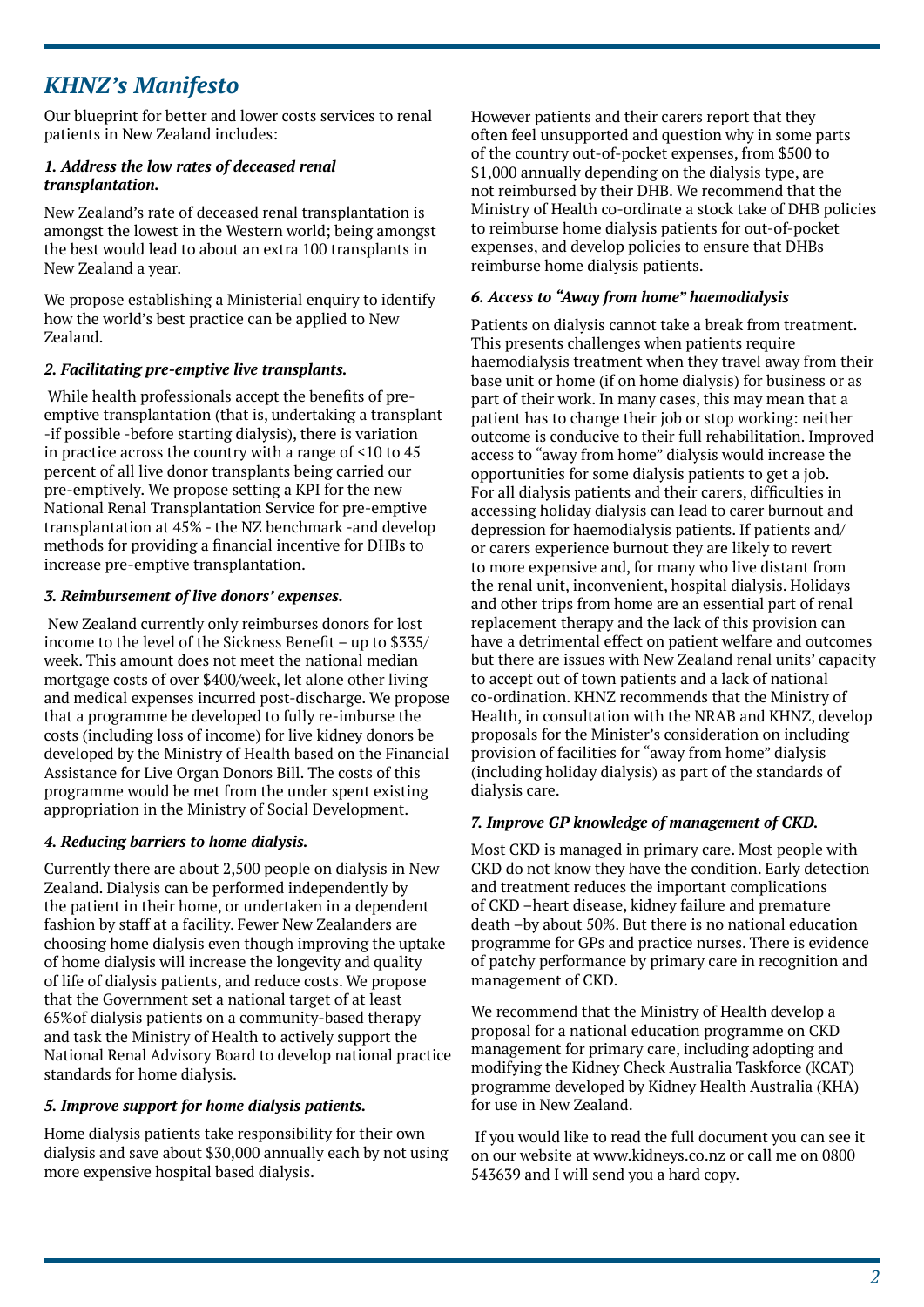# *Walking New Zealand for Kidneys – an inspirational couple*

Hugh Cole-Baker struggled with kidney disease for 10 years resulting in renal failure and the need for dialysis. In October 2013 Ros and Hugh Cole-Baker were admitted to Auckland Hospital for transplant surgeries that would take one of Ros' healthy kidneys and give it to Hugh. The transplant was a success and Hugh and Ros are grateful to have been on the receiving end of an enormous investment of skill and care. With Hugh's new lease on life the couple are passionate about doing something to help reduce the waiting list for others needing a kidney.

So, this spring they are facing another challenge. The Te Araroa Trail (www.teararoa.org.nz) leads walkers from Cape Reinga to Bluff, straight past Ros and Hugh's seaside bed and breakfast (www.tidesong.co.nz) near Whangarei Heads. Inspired by Te Araroa Trail walkers they have met, and motivated to cover some ground themselves,



Ros is setting out to complete the trail on foot and on mountain bike. Supported by Hugh in his "campervan of comfort", the couple will share the facts about live kidney donation and the benefits of a healthy lifestyle as they travel the length of New Zealand. On September the 18th they set off from Cape Reinga and they plan to be in Wellington by Christmas.

Ros and Hugh are available to talk about their journey to groups along the way. All enquiries welcome.

Ros and Hugh are supported by Kidney Society, Kidney Health New Zealand and Live Kidney Donation Aotearoa.

I have it on very good authority that following publicity about Hugh and Ros's journey in the local newspapers there have been at least eight people making enquiries about becoming live kidney donors in Northland – keep up the great work

#### *Contact details:*

Ros & Hugh Cole-Baker

Tidesong Bed & Breakfast

Mob: 022 0829244

F: www.facebook.com/walkingnzforkidneys

Some of us from KHNZ hope to join Ros and Hugh for a bit on the South Island leg.

# *Organ and tissue donation Awareness Day*

New Zealanders got more than just a caffeine fix when they visited their local cafes on Saturday 11 October.

They were encouraged to have the all-important conversation with one another about organ and tissue donation as part of Organ and Tissue Donation Awareness Day.

The national awareness day was held on the same day as European Day for Organ Donation and Transplantation.

Transplant recipients all over the country visited their local cafes requesting their involvement. Stickers saying 'Have the conversation today' were placed on the top of takeaway coffee cups in participating cafes in the week leading up to, and including, Saturday 11 October. The stickers were intended to start a conversation within families about their wishes should they ever be in a situation where organ and tissue donation is possible.

Organ Donation New Zealand (ODNZ) also released a series of new brochures, posters and postcards on the awareness day. These feature images of six New Zealanders who have had the conversation with their family.

The purpose of the resources is to encourage the general public to learn more about organ donation and then have the conversation with their family.

"A great deal of thought and effort has gone into developing these new resources and we hope that they are well received and distributed. Death and dying are not something that people like to talk about but we hope the brochures dispel some myths that surround organ and tissue donation and encourage people to have that conversation with their loved ones," explained Dr Streat.

From www.donor.co.nz

One donor can transform the lives<br>of up to ten recipients.

a contrabout organ & tissue donation - it commiss a difference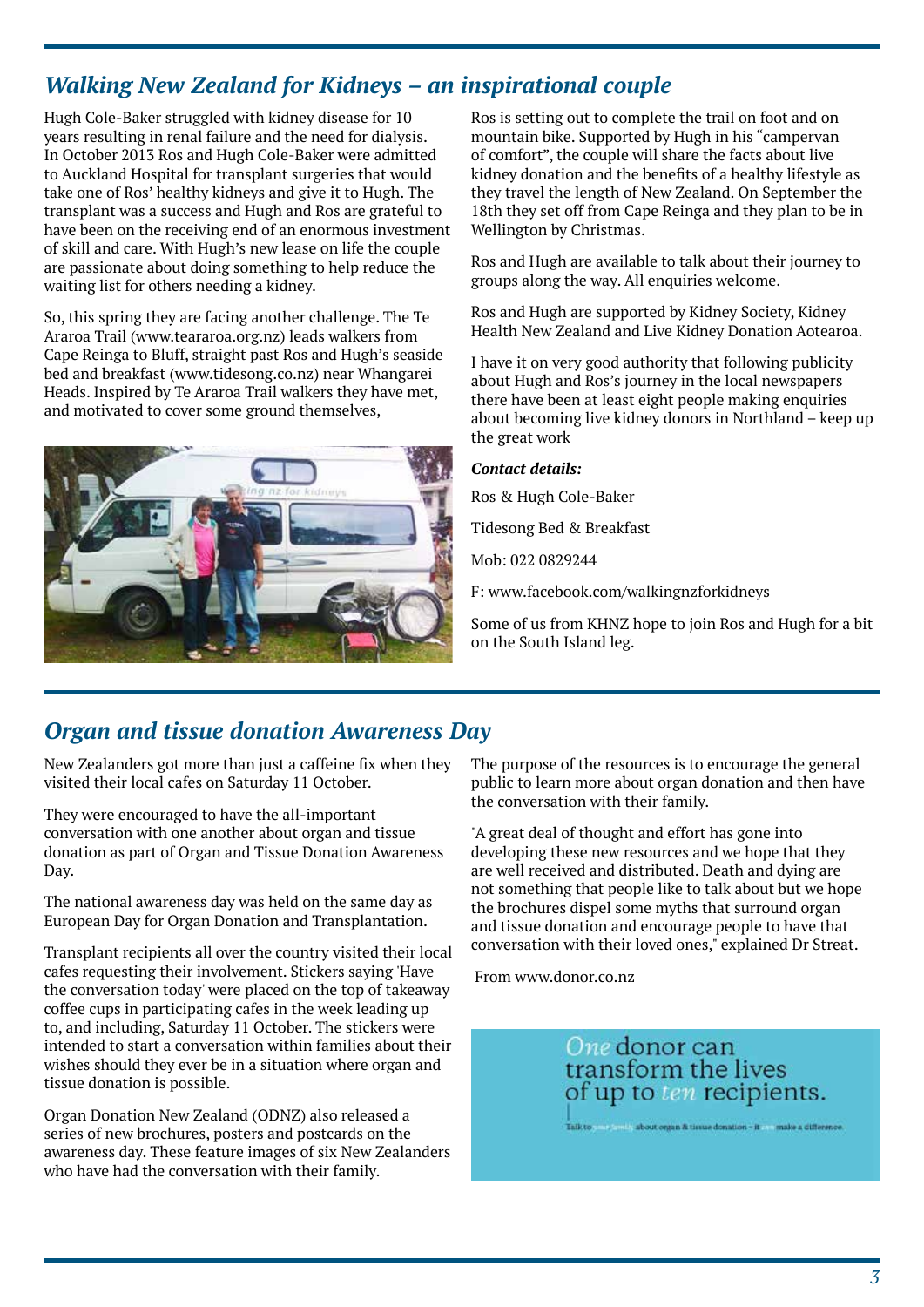# *Kidney Health New Zealand Educational Resources*

Our biggest project recently has been the making of audio-visual information resource. I am very excited to announce it is now in the final stages of production, and looks amazing – not that I am the least bit biased, but I am confident it will be one of our most utilised resources when it becomes available. We are currently looking at a variety of options to make sure it can be accessed by as many people as possible.

#### *The content includes;*

- Understanding kidney disease
- Looking after your kidneys
- Treatment options
- Peritoneal Dialysis
- Haemodialysis
- Supportive Care
- Transplantation

Including personal stories from patients

This resource will also be translated into other languages that are commonly used here in New Zealand; we are planning a special launch in Wellington in the near future, you can check out our Facebook page for future updates.

This is a purely New Zealand production, making it one of the first designed specifically for people living in New Zealand with kidney disease. We look forward to sharing it with you soon.

### *Kidneys in the News*

#### *Dialysis Patients Help Themselves to Treatment*

#### *Press Release: Waikato District Health Board*

Shane Waraki and Jake Wharewhiti are in no doubt learning to do their own care at Waikato District Health Board's Regional Renal Centre in Hamilton has given them a quality of life they could only dream of months ago.

As part of the Assisted Care Programme, which was introduced in August 2013, they underwent a training programme, which then allows them to reach a target of at least 80 per cent independence with their haemodialysis treatment. This may include tasks such as setting the machines up, needling themselves and putting themselves on and off the dialysis machine.

Previously these patients would have been 100 per cent dependent on the nursing staff for all cares. They still require some nursing care for the other 20 per cent of the time. "I was eager to learn, it's in my nature. I do the needling myself now even though I was initially apprehensive," said Shane.

It gives him a sense of well-being and achievement. "I feel more in control of my own health. My family, especially my wife, think it is marvellous. She is my biggest supporter and she likes it."

Shane has been attending the Regional Renal Centre for nearly three years – the last 14 months for haemodialysis and 18 months before that on continuous ambulatory peritoneal dialysis.

Being able to help himself means he has more time with the grandchildren, can attend their school sports and help them out with their academic work. His eldest grandchild recently asked him what it was like so, after speaking to the dialysis staff, Shane brought two of his grandchildren to the centre to see for themselves.

"I'm teaching them now, saying to them that what happened to me, I don't want that to happen to them."

Jake is originally from Christchurch and transferred to Hamilton after the 2011 earthquake. He is about to head home having learned how to look after most of his dialysis cares through the Assisted Care Programme. "You can set your own goals as part of the programme, come in early and set it all up. I now have much more control about when my dialysis starts on allocated treatment days. "Jake has made life-long friends in the centre; it is a very social environment, he says. Plus he had his moment in the limelight at the centre's opening in November 2012 when he was part of a boy band which sang for Health Minister Tony Ryall. https://www.youtube.com/ watch?v=dKlxHsBQeCc

Charge nurse manager Nicky Hagan said before the programme started all patients in the in-centre dialysis unit were fully dependent. Self-treatment means people can have a more independent, better quality life by fitting in the long treatments – up to six hours three times a week - into their routine, rather than having to attend set appointment times. It also frees up space in specialist units for people unable to manage at home or in the community. "We now have a group of patients who have some control and independence over their treatment.

"The ultimate aim of this programme is to see more patients go through to home training and eventually go home to be fully independent with their treatment, although this is not realistic for all patients in this programme," she said.

The Waikato renal service prides itself on the number of patients it has doing home based dialysis with around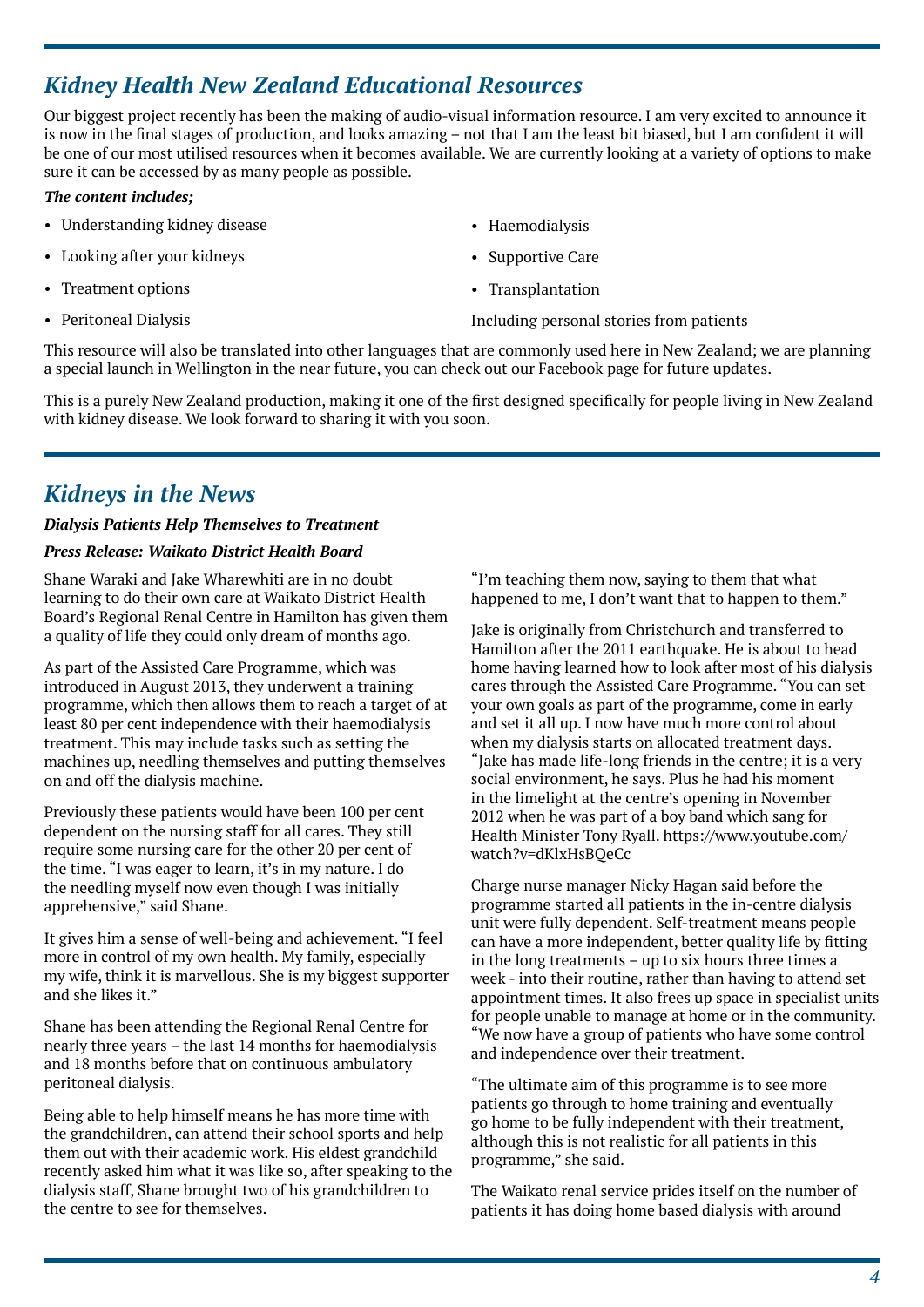65 per cent achieving this, which is above the national average. There are a number of patients unable to do dialysis at home for all kinds of reasons but can look after themselves with the security and support of the dialysis centre. "If we can get them doing a component of their own care to start with it might encourage them to go home. "It makes people more independent."

The Regional Renal Centre has a capacity of 120 patients with the Assisted Care programme taking potentially 40 of those patients. Six of the dialysis stations in the \$7.6 million centre were not commissioned after opening and it is these being used at no extra cost.

Nicky saw an opportunity with using older machines from patients' homes where newer machines had been put in. Waikato DHB has about 90 machines in people's homes throughout the Midland region. The programme started with three patients but one of them was too ill and could not manage. The others trained over three weeks.

Research shows that patients who take on more responsibility for their own care have better health outcomes including quality of life. Nicky acknowledges some patients find doing their own home dialysis daunting but gain confidence by learning while in the centre. Some people have a needle phobia and may not be able to have treatment at home. "I am always still amazed at our patients who can line and prime the dialysis machine on their own.

Their families help particularly where there are disability issues."

Missing the life-sustaining treatment is not an option. Nurse Suzanne English, who has been with the programme since the beginning and learned how to train patients from the home training dialysis nurses, says she has enjoyed it. "We see the same patients, they become our patients, and you go through everything with them. "They share everything with us," she said. "A lot of these patients originally didn't want to be independent," says Nicky.

The centre sees 110 patients at the moment up from 85 when they opened nearly two years ago. When renal patients are in the in-centre unit, there is a 1:3 nursing ratio. Under the Assisted Care Programme it is a 1:5 nurse ratio. "This has allowed us to grow in patient numbers without increasing nursing staff. It also facilitates independence for patient care," she says. They have trained 22 patients the past year.

Kidney failure is a growing problem in New Zealand with well over 2300 people now using dialysis. Around 80- 100 new patients in the Midland region, which includes Waikato, Lakes, Bay of Plenty, Tairawhiti district health boards, are expected to start dialysis in the next year.

The demand for dialysis services in New Zealand is predicted to grow at around 4-5 per cent each year over the next 10 years.

# *National Renal Transplantation Service*

Dr Nick Cross has been appointed Clinical Director of the National Renal Transplantation Service and chaired the service's first meeting on Wednesday (September 17, 2014).

It follows Health Minister Tony Ryall's announcement last July that an extra \$4 million would be invested to increase the number of live kidney donor transplantations over the next few years.

Dr Cross says a lot of work has gone into developing this new service and it was great to have the Government's financial backing.

"It's been a carefully thought-out process with involvement from the Ministry of Health and other interested groups, DHBs and Clinicians. It's really been a work in progress for probably the last two to three years," he says.

Dr Cross is looking forward to the challenge of heading the service and says he could not have taken on the national role without the support of his colleagues.

"I'm very grateful to my colleagues around the country for their support and encouragement but particularly to the team here in Canterbury. Dr John Irvine has stepped into my former role in Canterbury as Clinical Director of Nephrology, which has allowed me to commit to this national role."

The new service includes donor liaison coordinators who will work at each of the three transplanting centres and in the seven larger renal services in the country.

"These coordinators will support donors and recipients throughout the transplantation process, from providing education to interested potential donors to organising blood tests and carrying out pre-surgery preparation."

There is also funding to provide increased support for the Paired Kidney Exchange initiative, which allows donor and recipient pairs who are not compatible with each other to be listed for a possible swap with other pairs.

Dr Nick Cross says Canterbury has relatively high live donor rates compared with the rest of the country, with an average of 10-15 per year, but some DHBs have considerably lower numbers in relation to their population.

"We know kidney transplantation significantly improves the quality of life and the long-term survival of patients with end stage renal disease. Fortunately Canterbury has worked hard to become a leader in live donor rates and hopefully through this development of a national service, we will see rates start to increase nationally."

Dr Cross says he hopes the service will eventually be able to focus more on also improving deceased donor rates,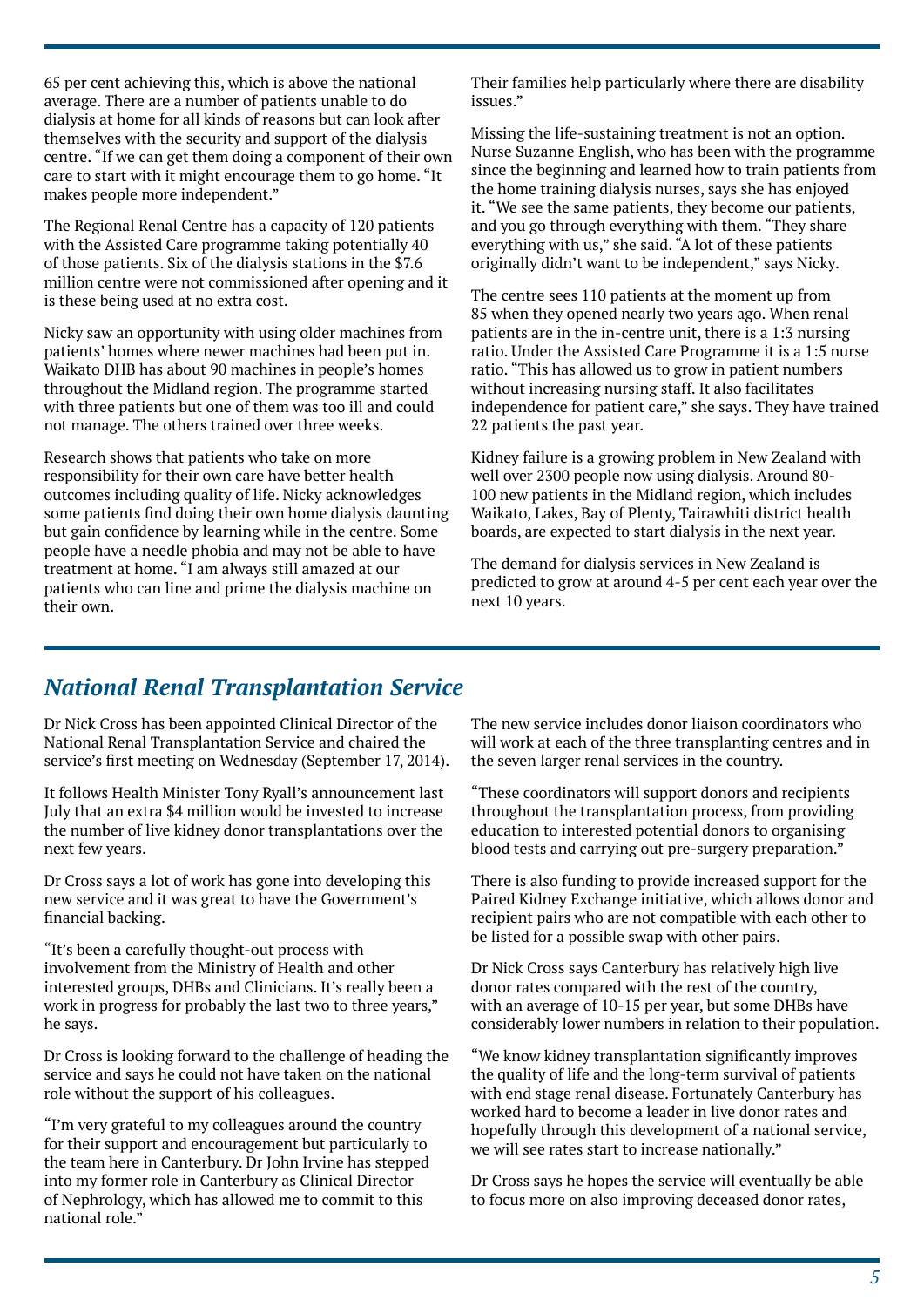which have remained relatively low in New Zealand for the last decade at about 40 per year.

"Increasing deceased donor rates would boost renal transplant numbers even further. We want as many people as possible who need a transplant to be able to receive

an organ. Organ transplantation saves lives, and reduces expensive health care costs, such as dialysis."

The cost of looking after a patient with a kidney transplant is about a third of that compared to a patient on dialysis, Dr Cross says.

# *From our Medical Director – Kelvin Lynn*

I will be retiring at the end of this year from my job as Medical Director of Kidney Health New Zealand. This provides an opportunity for me to look back on my time working for KHNZ. Despite moves of offices and the effects of the earthquakes of 4 September 2010 and 22 February 2011 the office team has remained unchanged – Guy, Carmel, Deanne and I.

The organisation has come a long way since I was appointed as the first Medical Director in 2006. At that time Professor John Morton was the Council Chair, we were the New Zealand Kidney Foundation and the aims of the organisation had changed little since its inception in 1979. In 2006, the Foundation had a major emphasis on increasing deceased organ donation, supporting patients with kidney failure and their families and on funding basic research into the causes of kidney failure. The Foundation's office had moved to Christchurch in 1999 and under the guidance of Guy Johnson, CEO, and Dr Richard Robson, long-standing Board member and Treasurer, the parlous financial state of the organisation had been corrected. The then Council had a distinctly medical membership (I even had a brief stint as Chair in 2007) Council and in my view we did not have strong links with patient support groups, kidney health professionals or the Ministry of Health.

As part of a new focus on early prevention and treatment of chronic kidney disease (CKD) under the chairmanship of David Henderson, the Foundation changed its name to Kidney Health New Zealand and the Rules and Constitution were revised with the guidance of Mr Trevor Roberts. The new name was launched by the Minister of Health, David Cunliffe, at Parliament Buildings on 12 March 2008. In 2007, the Board made the decision to change its research grants policy to focus on funding research that was related to the goals of the organisation. An annual World Kidney Day, starting in 2006, allowed KHNZ to focus awareness of how common CKD is, who is at risk and the links with diabetes, high blood pressure and heart disease. KHNZ activities involved the staff of kidney units, patient support groups and other organisations such as Diabetes New Zealand and the Stroke Foundation. One of the most successful was the regular visits to Parliament to offer kidney screening to MPs and their staff.

By 2009, I thought that we had much improved relationships with kidney units, patient support groups, kidney health professionals and the Ministry and had increased recognition nationally. Guy Johnson, Chief Executive, and Carmel Gregan-Ford, Education Manager, played a large part in these achievements.

The Medical Director became an ex officio member of the key national advisory group on renal services, the National Renal Advisory Board (NRAB). The NRAB launched a Renal Service Improvement programme with the Ministry aimed at: improving CKD management in primary care; increasing rates of renal transplantation; regional coordination in planning to address demand and access; national coordination in renal workforce development and improving information about and for renal patients. KHNZ was awarded a number of contracts by the Ministry of Health to produce web-based consumer information resources as a result of this initiative and the upgraded website has become the primary New Zealand source of information on kidney disease and its management. The website also hosts material from the NRAB, the Ministry and other organisations. KHNZ also produced a popular guide for GPs – Chronic Kidney Disease (CKD) Management in General Practice - and a new booklet for people contemplating treatment for kidney disease – Living with Kidney Disease - which are both used extensively by health professionals and patients.

Kidney transplantation has always been an important issue for KHNZ. Professor Morton and I presented the then Foundation's submission to the Health Committee on the Human Tissue (Organ Donation) Amendment Bill in 2007. In this we communicated a change in the Foundation's view that registering organ donors would increase organ donation rates arguing that establishing and maintaining such a register would be complicated, expensive, and unlikely to increase organ donor rates. This view was supported by both the Health Committee and the Ministry. We argued that what was needed was increased community awareness of the benefits of kidney transplantation, an informed community discussion of the social and cultural barriers to organ donation for Maori and Pacific Peoples and investment in training the health staff whose task it is to discuss organ donation with the families of potential donors and obtain consent for organ donation. While a lot has been done to improve deceased organ donation, deceased donor transplant rates have not change over the past decade.

Over recent years there has been greater focus on living donation with KHNZ endorsement of the Private Member's Bill introduced by Michael Woodhouse, Financial Assistance for Live Organ Donors Bill; funding of research into living donors' experiences; support for new technologies such as the Kidney Exchange programme and non-directed live donation; and the Five Point Plan developed by the NRAB for the Minister of Health. These initiatives have resulted in increased funding for live donor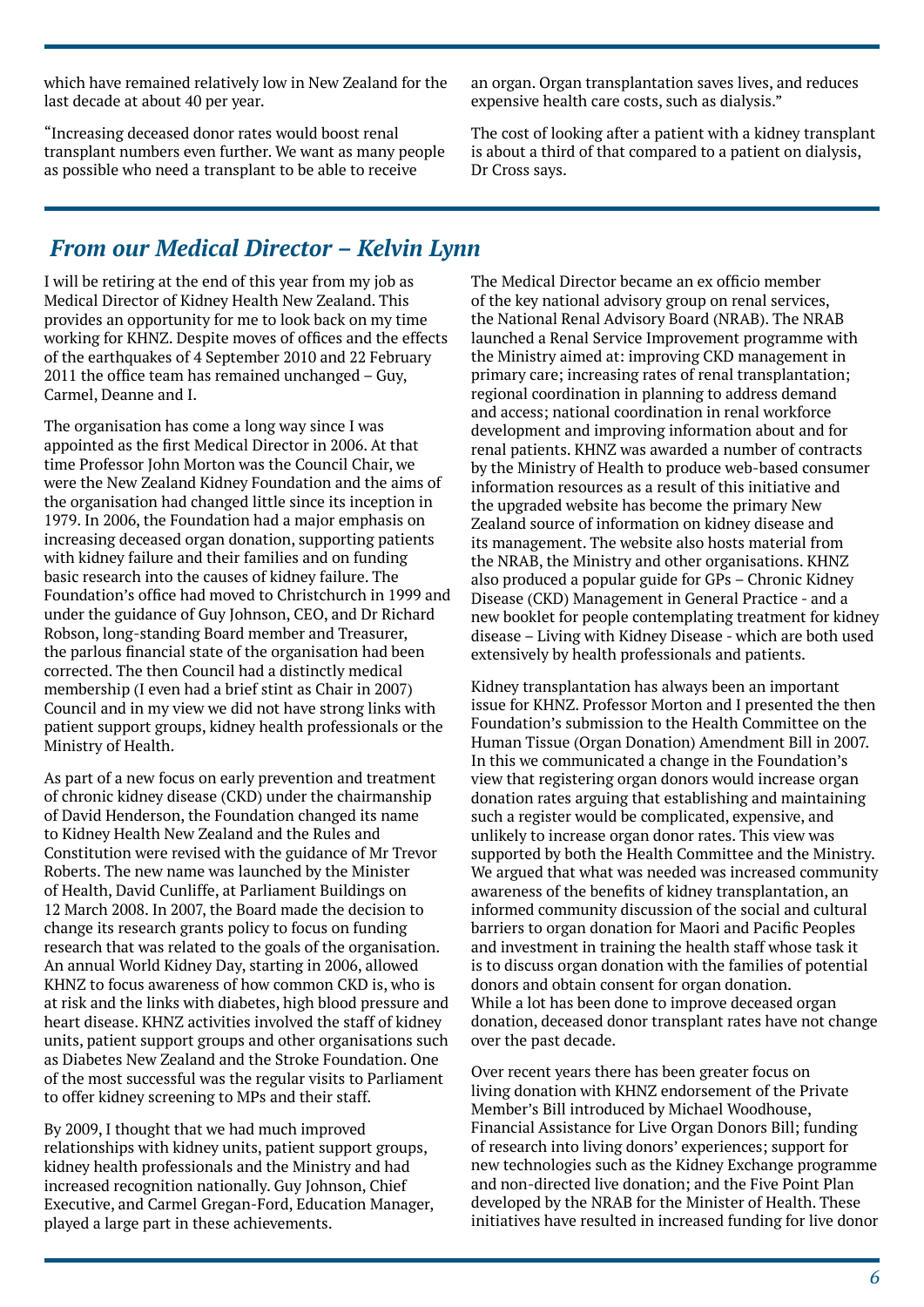kidney transplantation and the establishment of a National Renal Transplant Service.

Research in New Zealand and abroad has confirmed the benefits of home dialysis to patients, families and the health service. New Zealand is a world leader in home dialysis with half of all dialysis patients managing their treatment at home. KHNZ has continued to advocate for the removal of barriers to accessing these treatments.

In 2013, KHNZ held a number of meetings with patient support groups that resulted in the formation of a Consumer Council to provide input to policy and to critique strategic planning. The Board has produced a Strategic Plan for 2014 -17 guided by this feedback that identified the need for KHNZ to be" the national voice for people with chronic kidney disease and their families and the primary source of reliable and relevant information on the prevention and management of kidney disease". Before the recent general election KHNZ produced a Manifesto, A Blueprint for the Improving Renal Service in New Zealand, incorporating the aims of the Strategic Plan. The Manifesto had seven points directed at increasing transplant rates, improving support for dialysis patients and education of general practitioners and practice nurses on the care of people with kidney disease.

With the new focus on early detection and treatment of chronic kidney disease it became apparent that KHNZ could not achieve its goals without working closely with other similar organisations. We are too small to "go it alone". Chronic kidney disease is closely linked with diabetes, heart disease and high blood pressure and its detection and management should be linked to the care of these conditions in primary care. KHNZ has thus established links with Diabetes New Zealand, the Heart Foundation of New Zealand the Stroke Foundation and Agencies for Nutrition Action. We also work closely with Kidney Health Australia, Organ Donation New Zealand,

Primary Health Organisations and Parliamentarians. The Ministry has also recognised the need to include kidney disease as one of the group of important long term conditions affecting the community.

In mid 2013, the Board appointed three Honorary Medical Advisors to work with the Medical Director - Doctors Viliami Tutone, Jenny Walker and Colin Hutchison. I am grateful to these three nephrologists for volunteering their time and expertise for KHNZ.

It is not possible for me do my job without the help and support of many people outside the organisation: notable among them are nephrology colleagues Mark Marshall, Grant Pidgeon, Johan Rosman, Jenny Walker, Ian Dittmer, John Collins, Nick Cross, Murray Leikis, Alastair Macdonald, Suetonia Palmer, Tonya Kara and Rachael Walker (Nurse Practitioner), Dr John Pickering (Scientist), Karen Brown (Radio NZ), Dr Tim Mathew (Kidney Health Australia), Dr Nick Polaschek (Ministry of Health) and the late Professor Sir Don Beaven.

There is still much work to do to improve the detection and management of CKD. The rate of kidney transplantation at 110-120 operations annually has been unchanged for a decade. Five hundred people start treatment for kidney failure each year although this number shows signs of stabilising. The number of people on dialysis has risen from 1,997 in 2006 to 2,469 in 2012. Although the proportion of dialysis patients doing their own treatment at home is high by international standards at 50 percent, it has fallen from 69 percent in 2000.

I am grateful to Dave Henderson and the Board of KHNZ, the other members of the Executive team, Carmel Gregan-Ford, Education Manager and Guy Johnson, Chief Executive, Deanne Hock, Administrator, my nephrology colleagues and the many members of patient support groups for their support and advice over the past eight years.

# *Kelvin Lynn – "Man for the moment"*

Eight years ago KHNZ was at the cross roads with a sound financial base and the trust and respect of patient groups, however it lacked a voice with renal professionals and the relevant government agencies. To bridge this gap Kelvin was appointed as the first Medical Director.

In the 8 years Kelvin has been with KHNZ he has lifted the profile to such an extent that we are now represented at all major renal meetings, consulted by and work with the Ministry of Health on all renal matters. His membership on the National Renal Advisory Board, Australisian Home Dialysis Committee and working alongside our Education Manager, Carmel Gregan-Ford has made significant progress in putting kidney disease in front of New Zealanders be it for CKD dialysis, organ donation or advising on international trends.

Kelvins commitment to the welfare of people affected by kidney disease is obvious; he passionately supports the



role Kidney Health New Zealand has and he will be missed by us all.

His significant contribution to KHNZ has been appreciated and Kelvin was definitely the man for the moment. On behalf of the Board and staff we thank Kelvin for his contribution and wish him well in his retirement.